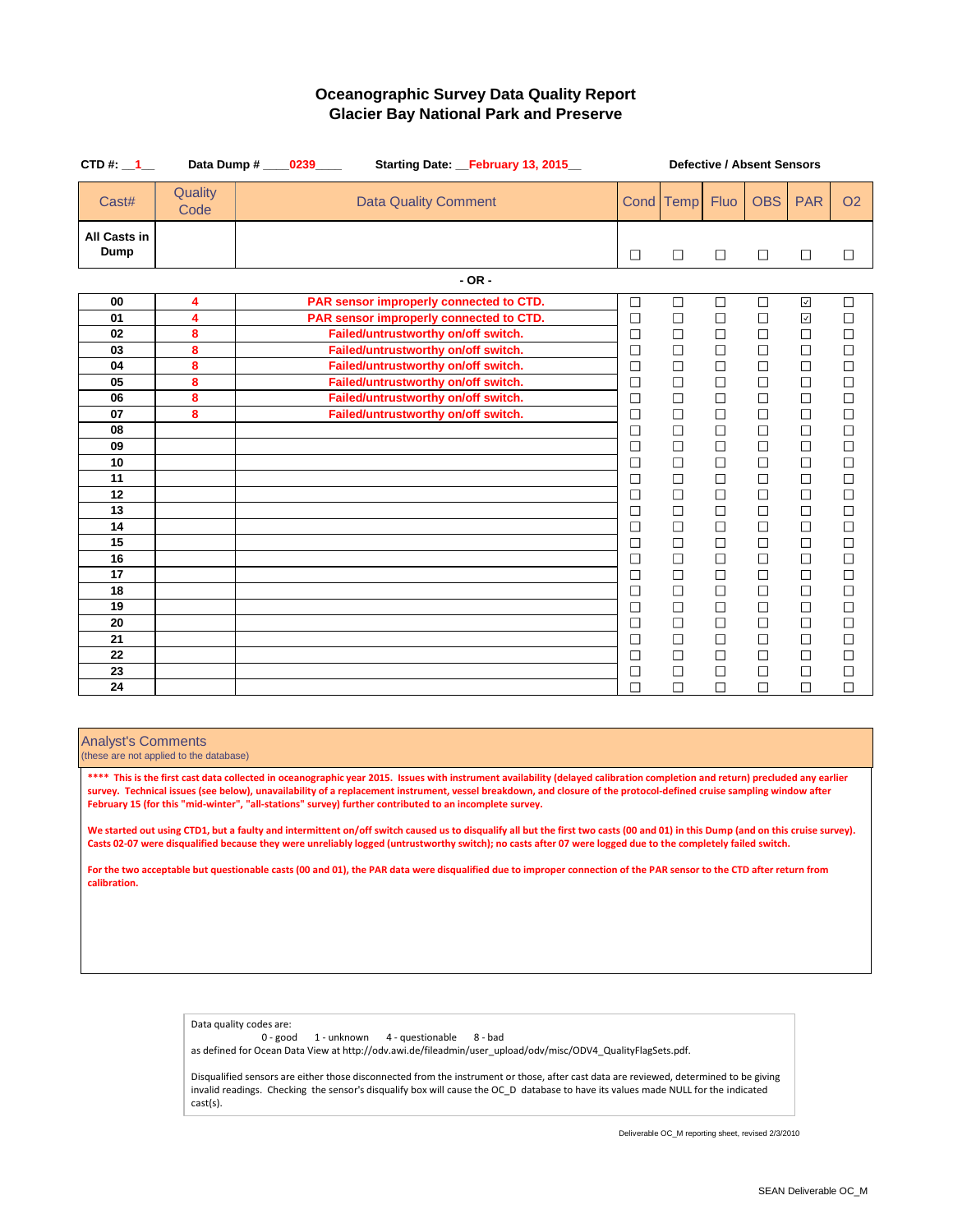| CTD #: $\_5$                                                                                                         |                                                                                                                           | Data Dump # ____0240____ | Starting Date: ___          | March 5, 2015 |                                                                                                                                                                                                                | <b>Defective / Absent Sensors</b>                                                                                                                                                                                                |                                                                                                                                                                                                                |                                                                                                                                                                                                                |                                                                                                                                                                                                                |                                                                                                                                                                                                                                   |  |  |
|----------------------------------------------------------------------------------------------------------------------|---------------------------------------------------------------------------------------------------------------------------|--------------------------|-----------------------------|---------------|----------------------------------------------------------------------------------------------------------------------------------------------------------------------------------------------------------------|----------------------------------------------------------------------------------------------------------------------------------------------------------------------------------------------------------------------------------|----------------------------------------------------------------------------------------------------------------------------------------------------------------------------------------------------------------|----------------------------------------------------------------------------------------------------------------------------------------------------------------------------------------------------------------|----------------------------------------------------------------------------------------------------------------------------------------------------------------------------------------------------------------|-----------------------------------------------------------------------------------------------------------------------------------------------------------------------------------------------------------------------------------|--|--|
| Cast#                                                                                                                | Quality<br>Code                                                                                                           |                          | <b>Data Quality Comment</b> |               |                                                                                                                                                                                                                | Cond Temp                                                                                                                                                                                                                        | <b>Fluo</b>                                                                                                                                                                                                    | <b>OBS</b>                                                                                                                                                                                                     | <b>PAR</b>                                                                                                                                                                                                     | <b>O2</b>                                                                                                                                                                                                                         |  |  |
| <b>All Casts in</b><br><b>Dump</b>                                                                                   |                                                                                                                           |                          |                             |               | $\Box$                                                                                                                                                                                                         | $\Box$                                                                                                                                                                                                                           | $\Box$                                                                                                                                                                                                         | $\Box$                                                                                                                                                                                                         | $\Box$                                                                                                                                                                                                         | $\Box$                                                                                                                                                                                                                            |  |  |
|                                                                                                                      |                                                                                                                           |                          |                             | $- OR -$      |                                                                                                                                                                                                                |                                                                                                                                                                                                                                  |                                                                                                                                                                                                                |                                                                                                                                                                                                                |                                                                                                                                                                                                                |                                                                                                                                                                                                                                   |  |  |
| 01<br>02<br>03<br>04<br>05<br>06<br>07<br>08<br>09<br>10<br>11<br>12<br>13<br>14<br>15<br>16<br>17<br>18<br>19<br>20 | $\mathbf 0$<br>$\mathbf 0$<br>8<br>$\mathbf 0$<br>$\mathbf 0$<br>$\mathbf 0$<br>$\mathbf 0$<br>$\mathbf 0$<br>$\mathbf 0$ |                          | <b>BAD cast.</b>            |               | $\Box$<br>$\Box$<br>$\Box$<br>$\Box$<br>$\Box$<br>$\Box$<br>$\Box$<br>$\Box$<br>$\Box$<br>$\Box$<br>$\Box$<br>$\Box$<br>$\Box$<br>$\Box$<br>$\Box$<br>$\Box$<br>$\Box$<br>$\Box$<br>$\Box$<br>$\Box$<br>$\Box$ | $\Box$<br>$\Box$<br>$\Box$<br>$\Box$<br>$\Box$<br>$\Box$<br>$\Box$<br>$\Box$<br>$\Box$<br>$\Box$<br>$\Box$<br>$\Box$<br>$\Box$<br>$\Box$<br>$\Box$<br>$\Box$<br>$\Box$<br>$\Box$<br>$\Box$<br>$\overline{\phantom{a}}$<br>$\Box$ | $\Box$<br>$\Box$<br>$\Box$<br>$\Box$<br>$\Box$<br>$\Box$<br>$\Box$<br>$\Box$<br>$\Box$<br>$\Box$<br>$\Box$<br>$\Box$<br>$\Box$<br>$\Box$<br>$\Box$<br>$\Box$<br>$\Box$<br>$\Box$<br>$\Box$<br>$\Box$<br>$\Box$ | $\Box$<br>$\Box$<br>$\Box$<br>$\Box$<br>$\Box$<br>$\Box$<br>$\Box$<br>$\Box$<br>$\Box$<br>$\Box$<br>$\Box$<br>$\Box$<br>$\Box$<br>$\Box$<br>$\Box$<br>$\Box$<br>$\Box$<br>$\Box$<br>$\Box$<br>$\Box$<br>$\Box$ | $\Box$<br>$\Box$<br>$\Box$<br>$\Box$<br>$\Box$<br>$\Box$<br>$\Box$<br>$\Box$<br>$\Box$<br>$\Box$<br>$\Box$<br>$\Box$<br>$\Box$<br>$\Box$<br>$\Box$<br>$\Box$<br>$\Box$<br>$\Box$<br>$\Box$<br>$\Box$<br>$\Box$ | $\Box$<br>$\Box$<br>$\Box$<br>$\Box$<br>$\Box$<br>$\Box$<br>$\Box$<br>$\begin{array}{c}\n\Box \\ \Box\n\end{array}$<br>$\Box$<br>$\Box$<br>$\Box$<br>$\Box$<br>$\Box$<br>$\Box$<br>$\Box$<br>$\Box$<br>$\Box$<br>$\Box$<br>$\Box$ |  |  |
| 21<br>22<br>23<br>24                                                                                                 |                                                                                                                           |                          |                             |               | $\Box$<br>$\Box$<br>$\Box$<br>П                                                                                                                                                                                | $\Box$<br>$\Box$<br>$\Box$<br>$\Box$                                                                                                                                                                                             | $\Box$<br>$\Box$<br>$\Box$<br>$\Box$                                                                                                                                                                           | $\Box$<br>$\Box$<br>$\Box$<br>$\Box$                                                                                                                                                                           | $\Box$<br>$\Box$<br>$\Box$<br>$\Box$                                                                                                                                                                           | $\Box$<br>$\Box$<br>$\Box$<br>П                                                                                                                                                                                                   |  |  |

# **Oceanographic Survey Data Quality Report Glacier Bay National Park and Preserve**

Analyst's Comments

(these are not applied to the database)

Data quality codes are:

0 - good 1 - unknown 4 - questionable 8 - bad

as defined for Ocean Data View at http://odv.awi.de/fileadmin/user\_upload/odv/misc/ODV4\_QualityFlagSets.pdf.

Disqualified sensors are either those disconnected from the instrument or those, after cast data are reviewed, determined to be giving invalid readings. Checking the sensor's disqualify box will cause the OC\_D database to have its values made NULL for the indicated cast(s).

**This Dump contains cast data collected from all core stations (01, 12, 07, 13, 16, 20, 04, and 24) during the March survey.**

**Note the BAD cast #03.**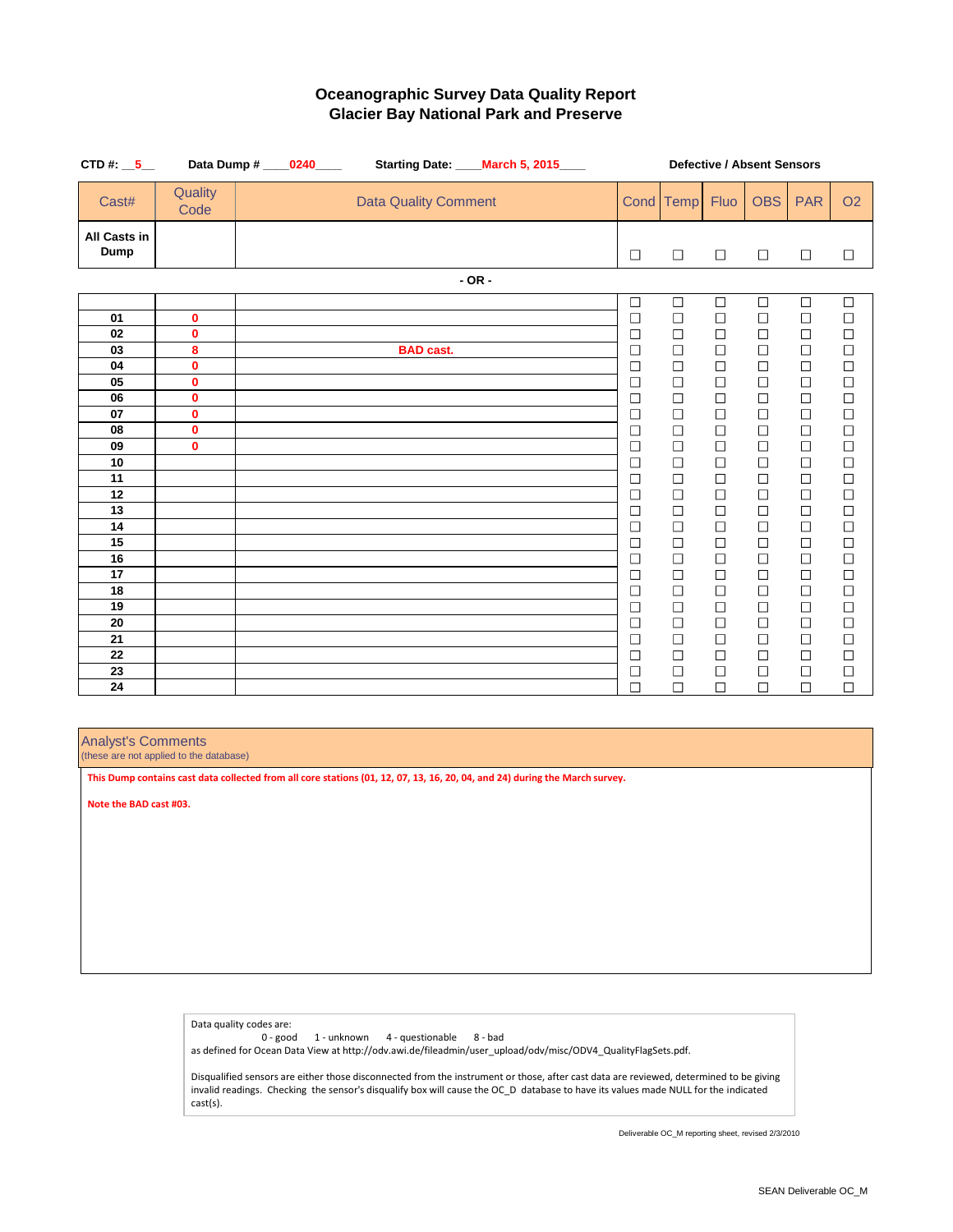| CTD #: $\_5$                                                                                                                           |                 | Data Dump # ____ 0241 ____ |                             | <b>Starting Date: ______ April 7, 2015______</b> |                                                                                                                                                                                                                                                                | <b>Defective / Absent Sensors</b>                                                                                                                                                                                                            |                                                                                                                                                                                                                                              |                                                                                                                                                                                                                                              |                                                                                                                                                                                                                                              |                                                                                                                                                                                                                                                                                                  |  |
|----------------------------------------------------------------------------------------------------------------------------------------|-----------------|----------------------------|-----------------------------|--------------------------------------------------|----------------------------------------------------------------------------------------------------------------------------------------------------------------------------------------------------------------------------------------------------------------|----------------------------------------------------------------------------------------------------------------------------------------------------------------------------------------------------------------------------------------------|----------------------------------------------------------------------------------------------------------------------------------------------------------------------------------------------------------------------------------------------|----------------------------------------------------------------------------------------------------------------------------------------------------------------------------------------------------------------------------------------------|----------------------------------------------------------------------------------------------------------------------------------------------------------------------------------------------------------------------------------------------|--------------------------------------------------------------------------------------------------------------------------------------------------------------------------------------------------------------------------------------------------------------------------------------------------|--|
| Cast#                                                                                                                                  | Quality<br>Code |                            | <b>Data Quality Comment</b> |                                                  |                                                                                                                                                                                                                                                                | Cond Temp                                                                                                                                                                                                                                    | <b>Fluo</b>                                                                                                                                                                                                                                  | <b>OBS</b>                                                                                                                                                                                                                                   | <b>PAR</b>                                                                                                                                                                                                                                   | <b>O2</b>                                                                                                                                                                                                                                                                                        |  |
| <b>All Casts in</b><br><b>Dump</b>                                                                                                     | $\mathbf 0$     |                            |                             |                                                  | $\Box$                                                                                                                                                                                                                                                         | $\Box$                                                                                                                                                                                                                                       | $\Box$                                                                                                                                                                                                                                       | $\Box$                                                                                                                                                                                                                                       | $\Box$                                                                                                                                                                                                                                       | $\Box$                                                                                                                                                                                                                                                                                           |  |
|                                                                                                                                        |                 |                            |                             | $- OR -$                                         |                                                                                                                                                                                                                                                                |                                                                                                                                                                                                                                              |                                                                                                                                                                                                                                              |                                                                                                                                                                                                                                              |                                                                                                                                                                                                                                              |                                                                                                                                                                                                                                                                                                  |  |
| 01<br>02<br>03<br>04<br>05<br>06<br>07<br>08<br>09<br>10<br>11<br>12<br>13<br>14<br>15<br>16<br>17<br>18<br>19<br>20<br>21<br>22<br>23 |                 |                            |                             |                                                  | $\Box$<br>$\Box$<br>$\Box$<br>$\Box$<br>$\Box$<br>$\Box$<br>$\Box$<br>$\Box$<br>$\Box$<br>$\Box$<br>$\Box$<br>$\Box$<br>$\Box$<br>$\Box$<br>$\Box$<br>$\Box$<br>$\Box$<br>$\Box$<br>$\Box$<br>$\Box$<br>$\Box$<br>$\Box$<br>$\overline{\phantom{a}}$<br>$\Box$ | $\Box$<br>$\Box$<br>$\Box$<br>$\Box$<br>$\Box$<br>$\Box$<br>$\Box$<br>$\Box$<br>$\Box$<br>$\Box$<br>$\Box$<br>$\Box$<br>$\Box$<br>$\Box$<br>$\Box$<br>$\Box$<br>$\Box$<br>$\Box$<br>$\Box$<br>$\Box$<br>$\Box$<br>$\Box$<br>$\Box$<br>$\Box$ | $\Box$<br>$\Box$<br>$\Box$<br>$\Box$<br>$\Box$<br>$\Box$<br>$\Box$<br>$\Box$<br>$\Box$<br>$\Box$<br>$\Box$<br>$\Box$<br>$\Box$<br>$\Box$<br>$\Box$<br>$\Box$<br>$\Box$<br>$\Box$<br>$\Box$<br>$\Box$<br>$\Box$<br>$\Box$<br>$\Box$<br>$\Box$ | $\Box$<br>$\Box$<br>$\Box$<br>$\Box$<br>$\Box$<br>$\Box$<br>$\Box$<br>$\Box$<br>$\Box$<br>$\Box$<br>$\Box$<br>$\Box$<br>$\Box$<br>$\Box$<br>$\Box$<br>$\Box$<br>$\Box$<br>$\Box$<br>$\Box$<br>$\Box$<br>$\Box$<br>$\Box$<br>$\Box$<br>$\Box$ | $\Box$<br>$\Box$<br>$\Box$<br>$\Box$<br>$\Box$<br>$\Box$<br>$\Box$<br>$\Box$<br>$\Box$<br>$\Box$<br>$\Box$<br>$\Box$<br>$\Box$<br>$\Box$<br>$\Box$<br>$\Box$<br>$\Box$<br>$\Box$<br>$\Box$<br>$\Box$<br>$\Box$<br>$\Box$<br>$\Box$<br>$\Box$ | $\Box$<br>$\Box$<br>$\Box$<br>$\Box$<br>$\Box$<br>$\Box$<br>$\Box$<br>$\begin{array}{c}\n\Box \\ \Box\n\end{array}$<br>$\Box$<br>$\begin{array}{c} \square \\ \square \end{array}$<br>$\Box$<br>$\Box$<br>$\Box$<br>$\Box$<br>$\Box$<br>$\Box$<br>$\Box$<br>$\Box$<br>$\Box$<br>$\Box$<br>$\Box$ |  |
| 24                                                                                                                                     |                 |                            |                             |                                                  | $\Box$                                                                                                                                                                                                                                                         | $\Box$                                                                                                                                                                                                                                       | $\Box$                                                                                                                                                                                                                                       | $\Box$                                                                                                                                                                                                                                       | $\Box$                                                                                                                                                                                                                                       | $\Box$                                                                                                                                                                                                                                                                                           |  |

# **Oceanographic Survey Data Quality Report Glacier Bay National Park and Preserve**

#### Analyst's Comments

(these are not applied to the database)

Data quality codes are:

0 - good 1 - unknown 4 - questionable 8 - bad

as defined for Ocean Data View at http://odv.awi.de/fileadmin/user\_upload/odv/misc/ODV4\_QualityFlagSets.pdf.

Disqualified sensors are either those disconnected from the instrument or those, after cast data are reviewed, determined to be giving invalid readings. Checking the sensor's disqualify box will cause the OC\_D database to have its values made NULL for the indicated cast(s).

**This Dump contains cast data (Casts 01-07) from core stations 01, 04, 13, 07, 12, 20, and 16 during the April survey. Rough seas precluded occupation of Station 24.**

**This Dump also contains cast data collected from all core stations (24, 01, 04, 13, 07, 12, 16, 20) during the May survey (starting May 5, 2015). This is because the CTD was not initialized following the April survey; consequently, the cast numbers from this May survey (08-15) are a continuation of those from the April survey. Casts of both surveys are contained in this same Dump #0241.**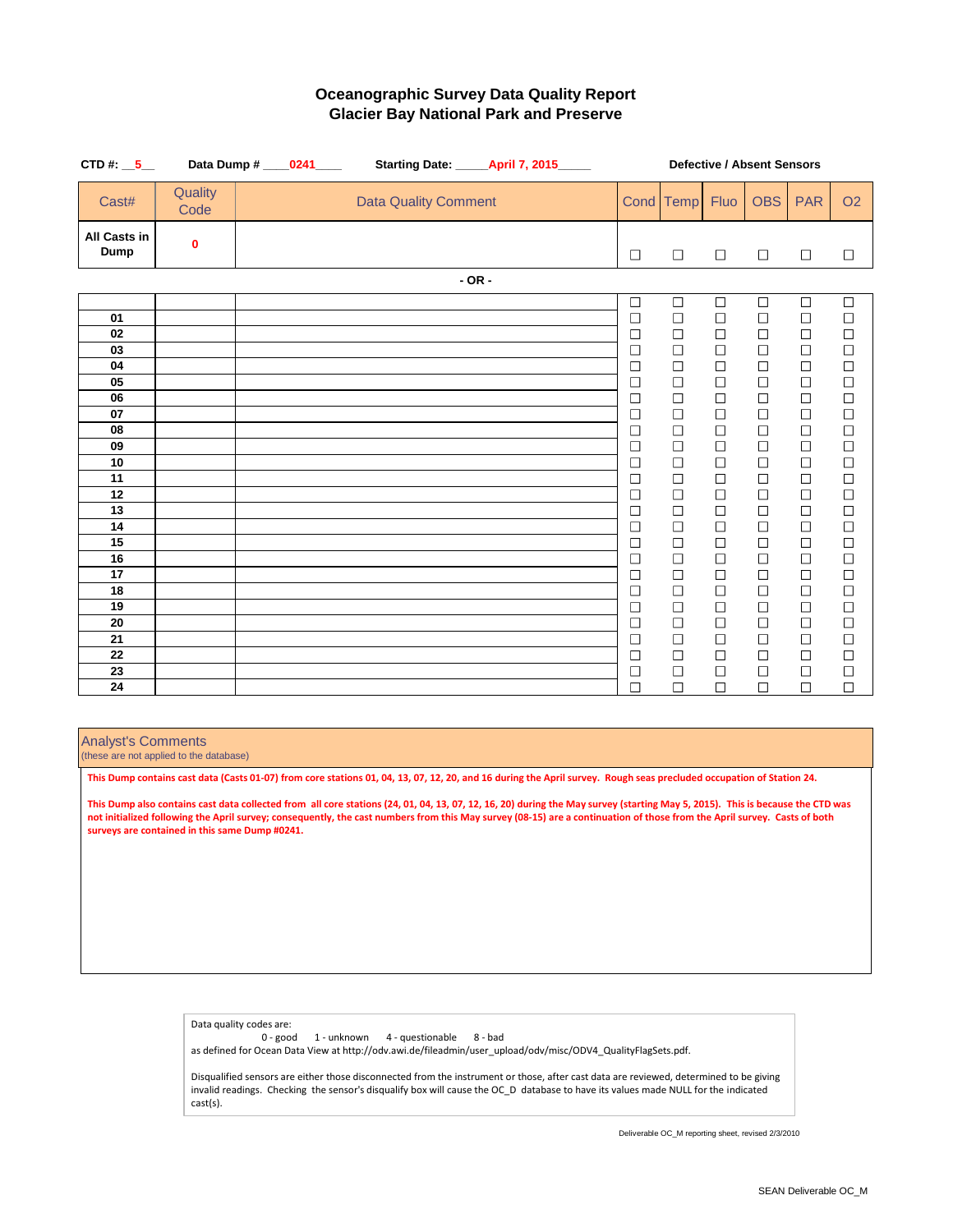| CTD #: $\_5$                                                                                             |                  | Data Dump # _____0242_____ |                             | <b>Starting Date: _____ May 29, 2015_____</b> | <b>Defective / Absent Sensors</b>                                                                                                                                                          |                                                                                                                                                                                            |                                                                                                                                                                                            |                                                                                                                                                                                            |                                                                                                                                                                                            |                                                                                                                                                                                            |  |
|----------------------------------------------------------------------------------------------------------|------------------|----------------------------|-----------------------------|-----------------------------------------------|--------------------------------------------------------------------------------------------------------------------------------------------------------------------------------------------|--------------------------------------------------------------------------------------------------------------------------------------------------------------------------------------------|--------------------------------------------------------------------------------------------------------------------------------------------------------------------------------------------|--------------------------------------------------------------------------------------------------------------------------------------------------------------------------------------------|--------------------------------------------------------------------------------------------------------------------------------------------------------------------------------------------|--------------------------------------------------------------------------------------------------------------------------------------------------------------------------------------------|--|
| Cast#                                                                                                    | Quality<br>Code  |                            | <b>Data Quality Comment</b> |                                               | <b>Cond</b>                                                                                                                                                                                | Temp                                                                                                                                                                                       | <b>Fluo</b>                                                                                                                                                                                | <b>OBS</b>                                                                                                                                                                                 | <b>PAR</b>                                                                                                                                                                                 | <b>O2</b>                                                                                                                                                                                  |  |
| <b>All Casts in</b><br><b>Dump</b>                                                                       | $\boldsymbol{0}$ |                            |                             |                                               | $\Box$                                                                                                                                                                                     | $\Box$                                                                                                                                                                                     | $\Box$                                                                                                                                                                                     | $\Box$                                                                                                                                                                                     | $\Box$                                                                                                                                                                                     | $\Box$                                                                                                                                                                                     |  |
|                                                                                                          |                  |                            |                             | $-OR -$                                       |                                                                                                                                                                                            |                                                                                                                                                                                            |                                                                                                                                                                                            |                                                                                                                                                                                            |                                                                                                                                                                                            |                                                                                                                                                                                            |  |
| 01<br>02<br>03<br>04<br>05<br>06<br>07<br>08<br>09<br>10<br>11<br>12<br>13<br>14<br>15<br>16<br>17<br>18 |                  |                            |                             |                                               | $\Box$<br>$\Box$<br>$\Box$<br>$\Box$<br>$\Box$<br>$\Box$<br>$\Box$<br>$\Box$<br>$\Box$<br>$\Box$<br>$\Box$<br>$\Box$<br>$\Box$<br>$\Box$<br>$\Box$<br>$\Box$<br>$\Box$<br>$\Box$<br>$\Box$ | $\Box$<br>$\Box$<br>$\Box$<br>$\Box$<br>$\Box$<br>$\Box$<br>$\Box$<br>$\Box$<br>$\Box$<br>$\Box$<br>$\Box$<br>$\Box$<br>$\Box$<br>$\Box$<br>$\Box$<br>$\Box$<br>$\Box$<br>$\Box$<br>$\Box$ | $\Box$<br>$\Box$<br>$\Box$<br>$\Box$<br>$\Box$<br>$\Box$<br>$\Box$<br>$\Box$<br>$\Box$<br>$\Box$<br>$\Box$<br>$\Box$<br>$\Box$<br>$\Box$<br>$\Box$<br>$\Box$<br>$\Box$<br>$\Box$<br>$\Box$ | $\Box$<br>$\Box$<br>$\Box$<br>$\Box$<br>$\Box$<br>$\Box$<br>$\Box$<br>$\Box$<br>$\Box$<br>$\Box$<br>$\Box$<br>$\Box$<br>$\Box$<br>$\Box$<br>$\Box$<br>$\Box$<br>$\Box$<br>$\Box$<br>$\Box$ | $\Box$<br>$\Box$<br>$\Box$<br>$\Box$<br>$\Box$<br>$\Box$<br>$\Box$<br>$\Box$<br>$\Box$<br>$\Box$<br>$\Box$<br>$\Box$<br>$\Box$<br>$\Box$<br>$\Box$<br>$\Box$<br>$\Box$<br>$\Box$<br>$\Box$ | $\Box$<br>$\Box$<br>$\Box$<br>$\Box$<br>$\Box$<br>$\Box$<br>$\Box$<br>$\Box$<br>$\Box$<br>$\Box$<br>$\Box$<br>$\Box$<br>$\Box$<br>$\Box$<br>$\Box$<br>$\Box$<br>$\Box$<br>$\Box$<br>$\Box$ |  |
| 19<br>20<br>21<br>22<br>23                                                                               |                  |                            |                             |                                               | $\Box$<br>$\Box$<br>$\Box$<br>$\Box$<br>$\Box$                                                                                                                                             | $\overline{\phantom{a}}$<br>$\Box$<br>$\Box$<br>$\Box$<br>$\Box$                                                                                                                           | $\Box$<br>$\Box$<br>$\Box$<br>$\Box$<br>$\Box$                                                                                                                                             | $\Box$<br>$\Box$<br>$\Box$<br>$\Box$<br>$\Box$                                                                                                                                             | $\Box$<br>$\Box$<br>$\Box$<br>$\Box$<br>$\Box$                                                                                                                                             | $\overline{\phantom{a}}$<br>$\Box$<br>$\Box$<br>$\Box$<br>$\Box$                                                                                                                           |  |
| 24                                                                                                       |                  |                            |                             |                                               | $\Box$                                                                                                                                                                                     | $\Box$                                                                                                                                                                                     | $\Box$                                                                                                                                                                                     | $\Box$                                                                                                                                                                                     | $\Box$                                                                                                                                                                                     | $\Box$                                                                                                                                                                                     |  |

# **Oceanographic Survey Data Quality Report Glacier Bay National Park and Preserve**

Analyst's Comments

(these are not applied to the database)

Data quality codes are:

0 - good 1 - unknown 4 - questionable 8 - bad

as defined for Ocean Data View at http://odv.awi.de/fileadmin/user\_upload/odv/misc/ODV4\_QualityFlagSets.pdf.

Disqualified sensors are either those disconnected from the instrument or those, after cast data are reviewed, determined to be giving invalid readings. Checking the sensor's disqualify box will cause the OC\_D database to have its values made NULL for the indicated cast(s).

**This Dump contains cast data collected from all core stations (24, 01, 04, 13, 07, 12, 16, 20) during the "June" survey (actually conducted May 29, 2015).**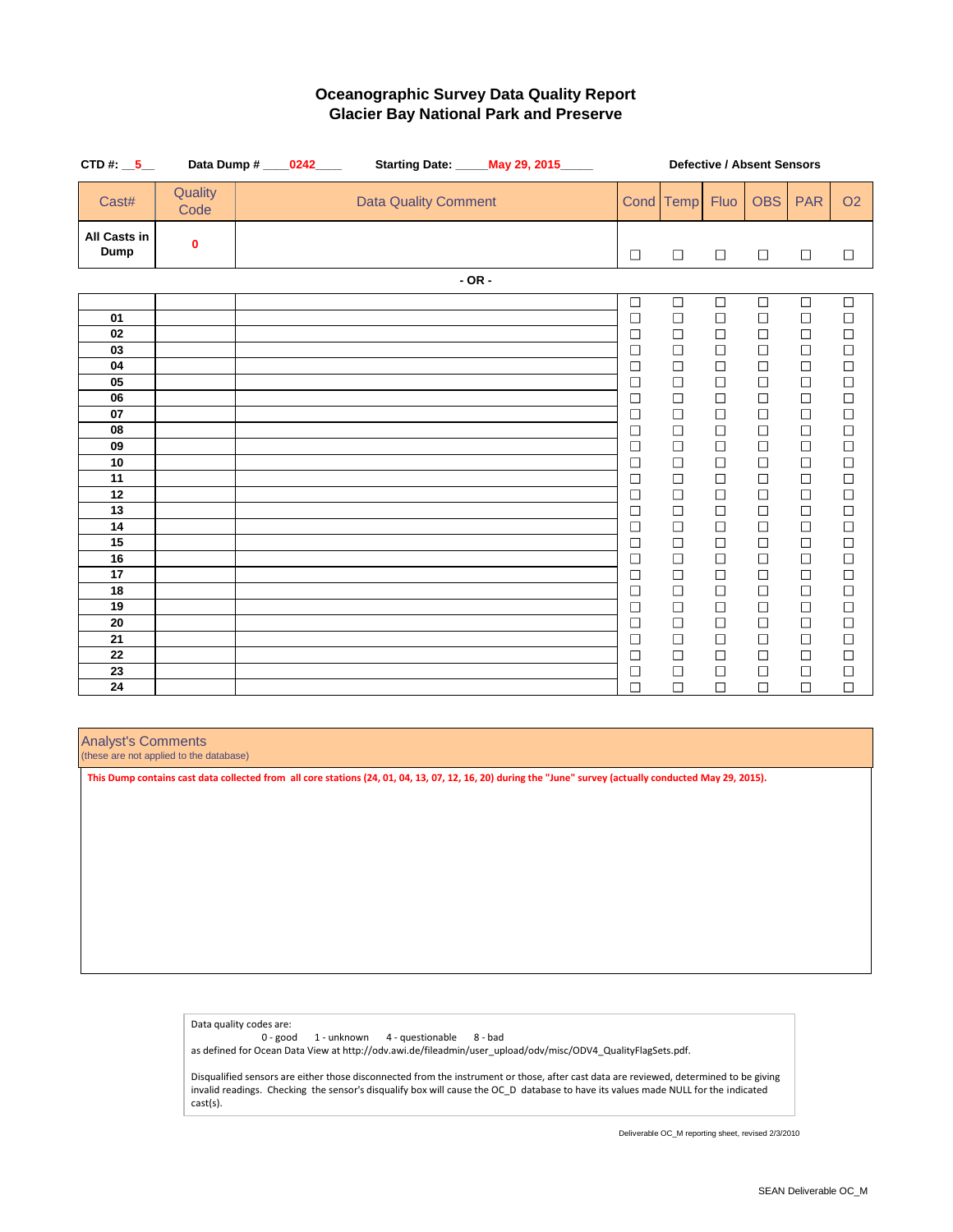| CTD #: $\_5$                                                                                                               |                  | Data Dump # ____0243____ |                             | Starting Date: ______July 18, 2015_____ | <b>Defective / Absent Sensors</b>                                                                                                                                                                                                          |                                                                                                                                                                                                                          |                                                                                                                                                                                                                          |                                                                                                                                                                                                                          |                                                                                                                                                                                                                                            |                                                                                                                                                                                                                                               |  |
|----------------------------------------------------------------------------------------------------------------------------|------------------|--------------------------|-----------------------------|-----------------------------------------|--------------------------------------------------------------------------------------------------------------------------------------------------------------------------------------------------------------------------------------------|--------------------------------------------------------------------------------------------------------------------------------------------------------------------------------------------------------------------------|--------------------------------------------------------------------------------------------------------------------------------------------------------------------------------------------------------------------------|--------------------------------------------------------------------------------------------------------------------------------------------------------------------------------------------------------------------------|--------------------------------------------------------------------------------------------------------------------------------------------------------------------------------------------------------------------------------------------|-----------------------------------------------------------------------------------------------------------------------------------------------------------------------------------------------------------------------------------------------|--|
| Cast#                                                                                                                      | Quality<br>Code  |                          | <b>Data Quality Comment</b> |                                         | <b>Cond</b>                                                                                                                                                                                                                                | Temp                                                                                                                                                                                                                     | <b>Fluo</b>                                                                                                                                                                                                              | <b>OBS</b>                                                                                                                                                                                                               | <b>PAR</b>                                                                                                                                                                                                                                 | <b>O2</b>                                                                                                                                                                                                                                     |  |
| <b>All Casts in</b><br><b>Dump</b>                                                                                         | $\boldsymbol{0}$ |                          |                             |                                         | $\Box$                                                                                                                                                                                                                                     | $\Box$                                                                                                                                                                                                                   | $\Box$                                                                                                                                                                                                                   | $\Box$                                                                                                                                                                                                                   | $\Box$                                                                                                                                                                                                                                     | $\Box$                                                                                                                                                                                                                                        |  |
|                                                                                                                            |                  |                          |                             | $- OR -$                                |                                                                                                                                                                                                                                            |                                                                                                                                                                                                                          |                                                                                                                                                                                                                          |                                                                                                                                                                                                                          |                                                                                                                                                                                                                                            |                                                                                                                                                                                                                                               |  |
| 01<br>02<br>03<br>04<br>05<br>06<br>07<br>08<br>09<br>10<br>11<br>12<br>13<br>14<br>15<br>16<br>17<br>18<br>19<br>20<br>21 |                  |                          |                             |                                         | $\Box$<br>$\Box$<br>$\Box$<br>$\Box$<br>$\Box$<br>$\Box$<br>$\Box$<br>$\Box$<br>$\Box$<br>$\Box$<br>$\Box$<br>$\Box$<br>$\Box$<br>$\Box$<br>$\Box$<br>$\Box$<br>$\Box$<br>$\Box$<br>$\Box$<br>$\overline{\phantom{a}}$<br>$\Box$<br>$\Box$ | $\Box$<br>$\Box$<br>$\Box$<br>$\Box$<br>$\Box$<br>$\Box$<br>$\Box$<br>$\Box$<br>$\Box$<br>$\Box$<br>$\Box$<br>$\Box$<br>$\Box$<br>$\Box$<br>$\Box$<br>$\Box$<br>$\Box$<br>$\Box$<br>$\Box$<br>$\Box$<br>$\Box$<br>$\Box$ | $\Box$<br>$\Box$<br>$\Box$<br>$\Box$<br>$\Box$<br>$\Box$<br>$\Box$<br>$\Box$<br>$\Box$<br>$\Box$<br>$\Box$<br>$\Box$<br>$\Box$<br>$\Box$<br>$\Box$<br>$\Box$<br>$\Box$<br>$\Box$<br>$\Box$<br>$\Box$<br>$\Box$<br>$\Box$ | $\Box$<br>$\Box$<br>$\Box$<br>$\Box$<br>$\Box$<br>$\Box$<br>$\Box$<br>$\Box$<br>$\Box$<br>$\Box$<br>$\Box$<br>$\Box$<br>$\Box$<br>$\Box$<br>$\Box$<br>$\Box$<br>$\Box$<br>$\Box$<br>$\Box$<br>$\Box$<br>$\Box$<br>$\Box$ | $\Box$<br>$\Box$<br>$\Box$<br>$\Box$<br>$\Box$<br>$\Box$<br>$\Box$<br>$\Box$<br>$\Box$<br>$\Box$<br>$\Box$<br>$\Box$<br>$\Box$<br>$\Box$<br>$\Box$<br>$\Box$<br>$\Box$<br>$\Box$<br>$\Box$<br>$\Box$<br>$\Box$<br>$\overline{\phantom{a}}$ | $\Box$<br>$\Box$<br>$\Box$<br>$\Box$<br>$\Box$<br>$\Box$<br>$\Box$<br>$\Box$<br>$\Box$<br>$\Box$<br>$\Box$<br>$\Box$<br>$\Box$<br>$\Box$<br>$\Box$<br>$\Box$<br>$\Box$<br>$\Box$<br>$\Box$<br>$\mathcal{L}_{\mathcal{A}}$<br>$\Box$<br>$\Box$ |  |
| 22<br>23                                                                                                                   |                  |                          |                             |                                         | $\Box$<br>$\Box$                                                                                                                                                                                                                           | $\Box$<br>$\Box$                                                                                                                                                                                                         | $\Box$<br>$\Box$                                                                                                                                                                                                         | $\Box$                                                                                                                                                                                                                   | $\Box$                                                                                                                                                                                                                                     | $\Box$<br>$\Box$                                                                                                                                                                                                                              |  |
| 24                                                                                                                         |                  |                          |                             |                                         | $\Box$                                                                                                                                                                                                                                     | ΙI                                                                                                                                                                                                                       | L                                                                                                                                                                                                                        | $\vert \ \ \vert$                                                                                                                                                                                                        |                                                                                                                                                                                                                                            | $\mathcal{L}_{\mathcal{A}}$                                                                                                                                                                                                                   |  |

# **Oceanographic Survey Data Quality Report Glacier Bay National Park and Preserve**

Analyst's Comments

(these are not applied to the database)

Data quality codes are:

0 - good 1 - unknown 4 - questionable 8 - bad

as defined for Ocean Data View at http://odv.awi.de/fileadmin/user\_upload/odv/misc/ODV4\_QualityFlagSets.pdf.

Disqualified sensors are either those disconnected from the instrument or those, after cast data are reviewed, determined to be giving invalid readings. Checking the sensor's disqualify box will cause the OC\_D database to have its values made NULL for the indicated cast(s).

**This Dump contains cast data collected during the "mid-summer" "all-stations" survey (Stations 01, 02, 03, 04, 05, 06, 07, 08, 09, 10, 11, 12, 21, 13, 14, 16, 17, 18, 19, 20, 24, 00).**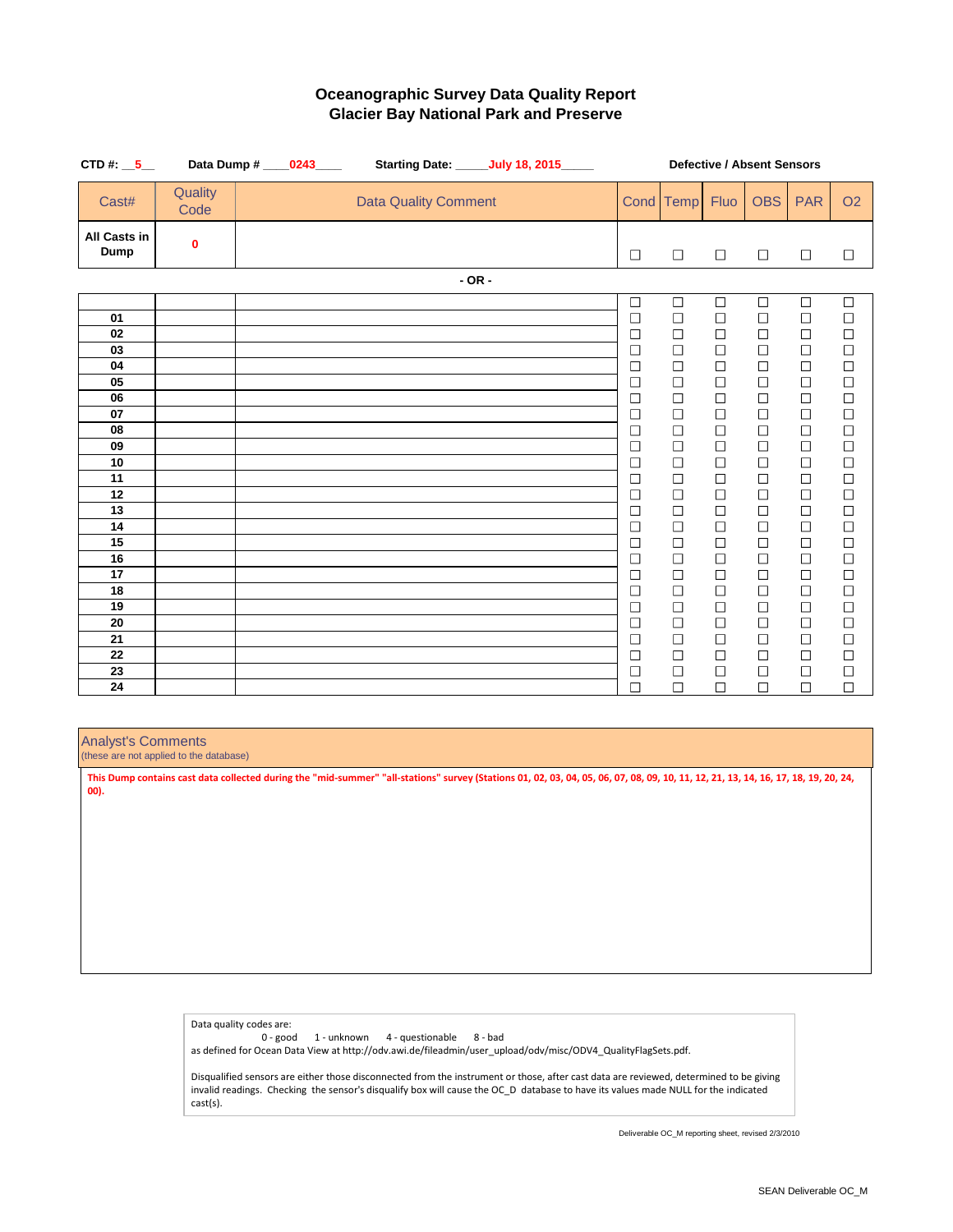| CTD #: $\_5$                                                                                                                           |                  | Data Dump # _____0244_____ |                             | Starting Date: _____ August 3, 2015____ | <b>Defective / Absent Sensors</b>                                                                                                                                                                                                            |                                                                                                                                                                                                                                              |                                                                                                                                                                                                                                              |                                                                                                                                                                                                                          |                                                                                                                                                                                                                                              |                                                                                                                                                                                                                                                                     |
|----------------------------------------------------------------------------------------------------------------------------------------|------------------|----------------------------|-----------------------------|-----------------------------------------|----------------------------------------------------------------------------------------------------------------------------------------------------------------------------------------------------------------------------------------------|----------------------------------------------------------------------------------------------------------------------------------------------------------------------------------------------------------------------------------------------|----------------------------------------------------------------------------------------------------------------------------------------------------------------------------------------------------------------------------------------------|--------------------------------------------------------------------------------------------------------------------------------------------------------------------------------------------------------------------------|----------------------------------------------------------------------------------------------------------------------------------------------------------------------------------------------------------------------------------------------|---------------------------------------------------------------------------------------------------------------------------------------------------------------------------------------------------------------------------------------------------------------------|
| Cast#                                                                                                                                  | Quality<br>Code  |                            | <b>Data Quality Comment</b> |                                         |                                                                                                                                                                                                                                              | Cond Temp                                                                                                                                                                                                                                    | <b>Fluo</b>                                                                                                                                                                                                                                  | <b>OBS</b>                                                                                                                                                                                                               | <b>PAR</b>                                                                                                                                                                                                                                   | <b>O2</b>                                                                                                                                                                                                                                                           |
| <b>All Casts in</b><br><b>Dump</b>                                                                                                     | $\boldsymbol{0}$ |                            |                             |                                         | $\Box$                                                                                                                                                                                                                                       | $\Box$                                                                                                                                                                                                                                       | $\Box$                                                                                                                                                                                                                                       | $\Box$                                                                                                                                                                                                                   | $\Box$                                                                                                                                                                                                                                       | $\Box$                                                                                                                                                                                                                                                              |
|                                                                                                                                        |                  |                            |                             | $- OR -$                                |                                                                                                                                                                                                                                              |                                                                                                                                                                                                                                              |                                                                                                                                                                                                                                              |                                                                                                                                                                                                                          |                                                                                                                                                                                                                                              |                                                                                                                                                                                                                                                                     |
| 01<br>02<br>03<br>04<br>05<br>06<br>07<br>08<br>09<br>10<br>11<br>12<br>13<br>14<br>15<br>16<br>17<br>18<br>19<br>20<br>21<br>22<br>23 |                  |                            |                             |                                         | $\Box$<br>$\Box$<br>$\Box$<br>$\Box$<br>$\Box$<br>$\Box$<br>$\Box$<br>$\Box$<br>$\Box$<br>$\Box$<br>$\Box$<br>$\Box$<br>$\Box$<br>$\Box$<br>$\Box$<br>$\Box$<br>$\Box$<br>$\Box$<br>$\Box$<br>$\Box$<br>$\Box$<br>$\Box$<br>$\Box$<br>$\Box$ | $\Box$<br>$\Box$<br>$\Box$<br>$\Box$<br>$\Box$<br>$\Box$<br>$\Box$<br>$\Box$<br>$\Box$<br>$\Box$<br>$\Box$<br>$\Box$<br>$\Box$<br>$\Box$<br>$\Box$<br>$\Box$<br>$\Box$<br>$\Box$<br>$\Box$<br>$\Box$<br>$\Box$<br>$\Box$<br>$\Box$<br>$\Box$ | $\Box$<br>$\Box$<br>$\Box$<br>$\Box$<br>$\Box$<br>$\Box$<br>$\Box$<br>$\Box$<br>$\Box$<br>$\Box$<br>$\Box$<br>$\Box$<br>$\Box$<br>$\Box$<br>$\Box$<br>$\Box$<br>$\Box$<br>$\Box$<br>$\Box$<br>$\Box$<br>$\Box$<br>$\Box$<br>$\Box$<br>$\Box$ | $\Box$<br>$\Box$<br>$\Box$<br>$\Box$<br>$\Box$<br>$\Box$<br>$\Box$<br>$\Box$<br>$\Box$<br>$\Box$<br>$\Box$<br>$\Box$<br>$\Box$<br>$\Box$<br>$\Box$<br>$\Box$<br>$\Box$<br>$\Box$<br>$\Box$<br>$\Box$<br>$\Box$<br>$\Box$ | $\Box$<br>$\Box$<br>$\Box$<br>$\Box$<br>$\Box$<br>$\Box$<br>$\Box$<br>$\Box$<br>$\Box$<br>$\Box$<br>$\Box$<br>$\Box$<br>$\Box$<br>$\Box$<br>$\Box$<br>$\Box$<br>$\Box$<br>$\Box$<br>$\Box$<br>$\Box$<br>$\Box$<br>$\Box$<br>$\Box$<br>$\Box$ | $\Box$<br>$\Box$<br>$\Box$<br>$\Box$<br>$\begin{array}{c} \square \\ \square \end{array}$<br>$\Box$<br>$\Box$<br>$\Box$<br>$\Box$<br>$\Box$<br>$\Box$<br>$\Box$<br>$\Box$<br>$\Box$<br>$\Box$<br>$\Box$<br>$\Box$<br>$\Box$<br>$\Box$<br>$\Box$<br>$\Box$<br>$\Box$ |
| 24                                                                                                                                     |                  |                            |                             |                                         | $\Box$                                                                                                                                                                                                                                       | П                                                                                                                                                                                                                                            | $\Box$                                                                                                                                                                                                                                       | $\Box$                                                                                                                                                                                                                   | $\Box$                                                                                                                                                                                                                                       | $\Box$                                                                                                                                                                                                                                                              |

# **Oceanographic Survey Data Quality Report Glacier Bay National Park and Preserve**

Analyst's Comments

(these are not applied to the database)

Data quality codes are:

0 - good 1 - unknown 4 - questionable 8 - bad

as defined for Ocean Data View at http://odv.awi.de/fileadmin/user\_upload/odv/misc/ODV4\_QualityFlagSets.pdf.

Disqualified sensors are either those disconnected from the instrument or those, after cast data are reviewed, determined to be giving invalid readings. Checking the sensor's disqualify box will cause the OC\_D database to have its values made NULL for the indicated cast(s).

**This Dump contains cast data collected from all core stations (24, 01, 04, 13, 07, 12, 16, 20) during the August survey.**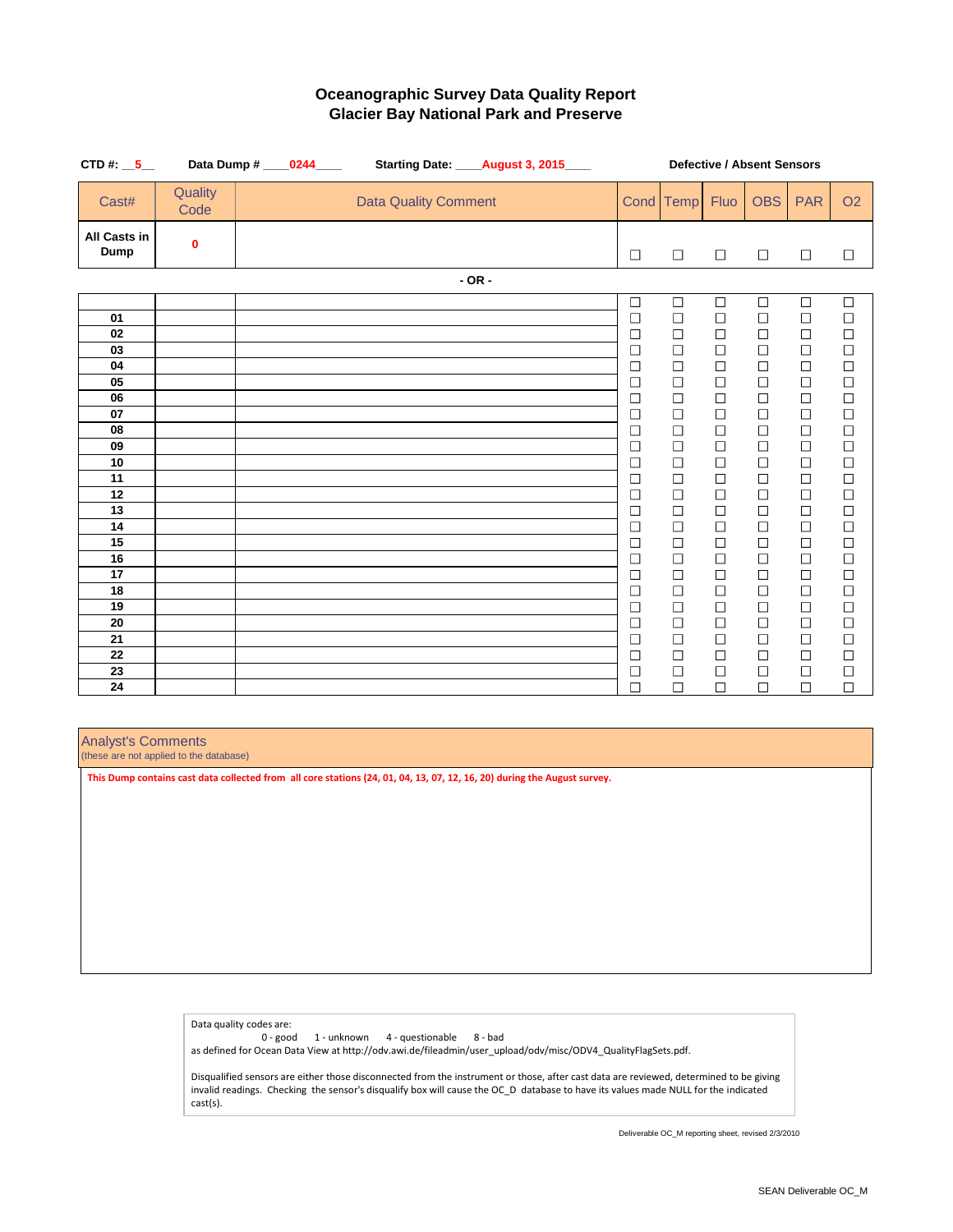| CTD #: $\_5$                                                                                                                           | Data Dump #      |                             | Starting Date: September 8, 2015 | <b>Defective / Absent Sensors</b>                                                                                                                                                                                                            |                                                                                                                                                                                                                                              |                                                                                                                                                                                                                                                      |                                                                                                                                                                                                                                              |                                                                                                                                                                                                                                              |                                                                                                                                                                                                                                                                                  |
|----------------------------------------------------------------------------------------------------------------------------------------|------------------|-----------------------------|----------------------------------|----------------------------------------------------------------------------------------------------------------------------------------------------------------------------------------------------------------------------------------------|----------------------------------------------------------------------------------------------------------------------------------------------------------------------------------------------------------------------------------------------|------------------------------------------------------------------------------------------------------------------------------------------------------------------------------------------------------------------------------------------------------|----------------------------------------------------------------------------------------------------------------------------------------------------------------------------------------------------------------------------------------------|----------------------------------------------------------------------------------------------------------------------------------------------------------------------------------------------------------------------------------------------|----------------------------------------------------------------------------------------------------------------------------------------------------------------------------------------------------------------------------------------------------------------------------------|
| Cast#                                                                                                                                  | Quality<br>Code  | <b>Data Quality Comment</b> |                                  | <b>Cond</b>                                                                                                                                                                                                                                  | Temp                                                                                                                                                                                                                                         | <b>Fluo</b>                                                                                                                                                                                                                                          | <b>OBS</b>                                                                                                                                                                                                                                   | <b>PAR</b>                                                                                                                                                                                                                                   | <b>O2</b>                                                                                                                                                                                                                                                                        |
| <b>All Casts in</b><br><b>Dump</b>                                                                                                     | $\boldsymbol{0}$ |                             |                                  | $\Box$                                                                                                                                                                                                                                       | $\Box$                                                                                                                                                                                                                                       | $\Box$                                                                                                                                                                                                                                               | $\Box$                                                                                                                                                                                                                                       | $\Box$                                                                                                                                                                                                                                       | $\Box$                                                                                                                                                                                                                                                                           |
|                                                                                                                                        |                  |                             | $- OR -$                         |                                                                                                                                                                                                                                              |                                                                                                                                                                                                                                              |                                                                                                                                                                                                                                                      |                                                                                                                                                                                                                                              |                                                                                                                                                                                                                                              |                                                                                                                                                                                                                                                                                  |
| 01<br>02<br>03<br>04<br>05<br>06<br>07<br>08<br>09<br>10<br>11<br>12<br>13<br>14<br>15<br>16<br>17<br>18<br>19<br>20<br>21<br>22<br>23 |                  |                             |                                  | $\Box$<br>$\Box$<br>$\Box$<br>$\Box$<br>$\Box$<br>$\Box$<br>$\Box$<br>$\Box$<br>$\Box$<br>$\Box$<br>$\Box$<br>$\Box$<br>$\Box$<br>$\Box$<br>$\Box$<br>$\Box$<br>$\Box$<br>$\Box$<br>$\Box$<br>$\Box$<br>$\Box$<br>$\Box$<br>$\Box$<br>$\Box$ | $\Box$<br>$\Box$<br>$\Box$<br>$\Box$<br>$\Box$<br>$\Box$<br>$\Box$<br>$\Box$<br>$\Box$<br>$\Box$<br>$\Box$<br>$\Box$<br>$\Box$<br>$\Box$<br>$\Box$<br>$\Box$<br>$\Box$<br>$\Box$<br>$\Box$<br>$\Box$<br>$\Box$<br>$\Box$<br>$\Box$<br>$\Box$ | $\Box$<br>$\Box$<br>$\Box$<br>$\Box$<br>$\Box$<br>$\Box$<br>$\Box$<br>$\Box$<br>$\Box$<br>$\Box$<br>$\Box$<br>$\Box$<br>$\Box$<br>$\Box$<br>$\Box$<br>$\Box$<br>$\Box$<br>$\Box$<br>$\Box$<br>$\Box$<br>$\Box$<br>$\Box$<br>$\overline{\phantom{a}}$ | $\Box$<br>$\Box$<br>$\Box$<br>$\Box$<br>$\Box$<br>$\Box$<br>$\Box$<br>$\Box$<br>$\Box$<br>$\Box$<br>$\Box$<br>$\Box$<br>$\Box$<br>$\Box$<br>$\Box$<br>$\Box$<br>$\Box$<br>$\Box$<br>$\Box$<br>$\Box$<br>$\Box$<br>$\Box$<br>$\Box$<br>$\Box$ | $\Box$<br>$\Box$<br>$\Box$<br>$\Box$<br>$\Box$<br>$\Box$<br>$\Box$<br>$\Box$<br>$\Box$<br>$\Box$<br>$\Box$<br>$\Box$<br>$\Box$<br>$\Box$<br>$\Box$<br>$\Box$<br>$\Box$<br>$\Box$<br>$\Box$<br>$\Box$<br>$\Box$<br>$\Box$<br>$\Box$<br>$\Box$ | $\Box$<br>$\Box$<br>0000000<br>$\Box$<br>$\begin{array}{c}\n\Box \\ \Box\n\end{array}$<br>$\Box$<br>$\Box$<br>$\begin{array}{c} \square \\ \square \end{array}$<br>$\Box$<br>$\begin{array}{c} \square \\ \square \end{array}$<br>$\Box$<br>$\Box$<br>$\Box$<br>$\Box$<br>$\Box$ |
| 24                                                                                                                                     |                  |                             |                                  | П                                                                                                                                                                                                                                            | $\Box$                                                                                                                                                                                                                                       | $\Box$                                                                                                                                                                                                                                               | $\Box$                                                                                                                                                                                                                                       | $\Box$                                                                                                                                                                                                                                       | $\Box$                                                                                                                                                                                                                                                                           |

# **Oceanographic Survey Data Quality Report Glacier Bay National Park and Preserve**

Analyst's Comments

(these are not applied to the database)

Data quality codes are:

0 - good 1 - unknown 4 - questionable 8 - bad

as defined for Ocean Data View at http://odv.awi.de/fileadmin/user\_upload/odv/misc/ODV4\_QualityFlagSets.pdf.

Disqualified sensors are either those disconnected from the instrument or those, after cast data are reviewed, determined to be giving invalid readings. Checking the sensor's disqualify box will cause the OC\_D database to have its values made NULL for the indicated cast(s).

**This Dump contains cast data collected from all core stations (24, 01, 12, 07, 13, 16, 20, 04) during the September survey.**